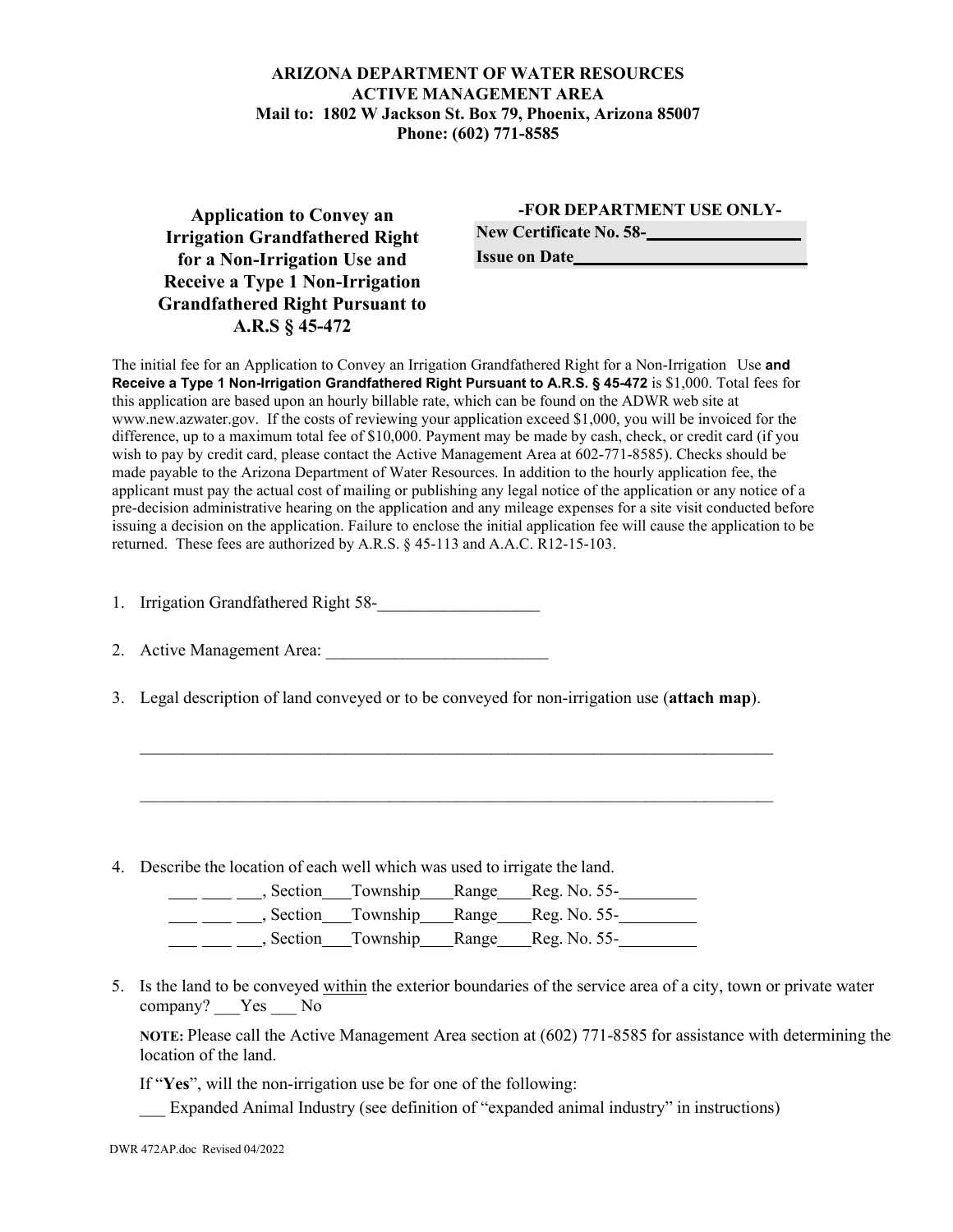Electrical Energy Generation (see note \* below)

Other (see note \*\* below)

\* If the non-irrigation use will be for electrical energy generation by an industry not subject to title 40, article 6.2, Arizona Revised Statutes, the conveyance must be approved by:

(a) The appropriate city or town, if the irrigation grandfathered right to be conveyed is appurtenant to land within the exterior boundaries of the service area of a city or town. If this applies, **please enclose a notice of approval from the city or town with this application.** (b) The Director of Water Resources, if the irrigation grandfathered right to be conveyed is appurtenant to land within the corporate limits of a city or town and within the exterior boundaries of the service area of a private water company.

**\*\*** The irrigation grandfathered right may be conveyed for a non-irrigation use other than expanded animal industry use only if the land to which the irrigation grandfathered right is appurtenant was included within the exterior boundaries of the service area of a city, town or private water company after June 12, 1980. and only upon showing that adequate water service is unavailable at rates comparable to rates charged similar classes of water users within that service area. If this applies, **please enclose documentation from the city, town or private water company demonstrating that adequate water service is not available at rates comparable to rates charged by the city, town or private water company for similar classes of water users.**

6. If the answer to Question 5 is **"No**", the intended use of the water is: \_\_\_ Domestic \_\_\_ Golf Course Industrial Electrical Energy Generation Mining Park Common Area Other

 $\mathcal{L}_\text{max}$  , and the contribution of the contribution of the contribution of the contribution of the contribution of the contribution of the contribution of the contribution of the contribution of the contribution of t

If "Other", please describe the intended use of water: \_\_\_\_\_\_\_\_\_\_\_\_\_\_\_\_\_\_\_\_\_\_\_\_\_\_

- 7. Is the land to be conveyed for a non-irrigation use designated as protected farmland (see definition of "protected farmland" in instructions)? \_\_\_ Yes \_\_\_ No If "**Yes**", the irrigation grandfathered right cannot be retired to a Type 1 Use.
- 8. When was the land last irrigated?
- 9. Was the irrigation grandfathered right retired in anticipation of a future non-irrigation use before the conveyance of the right for a non-irrigation use? \_\_\_ Yes \_\_\_ No
- 10. **Enclose a copy of the deed.**

BUYER/GRANTEE

| <b>NAME</b>                                                                                                                            | <b>NAME</b>                             |  |  |
|----------------------------------------------------------------------------------------------------------------------------------------|-----------------------------------------|--|--|
| <b>ADDRESS</b><br><u> 1980 - Jan Samuel Barbara, margaret e populazion del control del control del control del control de la provi</u> | <b>ADDRESS</b>                          |  |  |
| TELEPHONE ( )                                                                                                                          | TELEPHONE ( )                           |  |  |
|                                                                                                                                        | <b>BUYER'S SIGNATURE</b><br><b>DATE</b> |  |  |